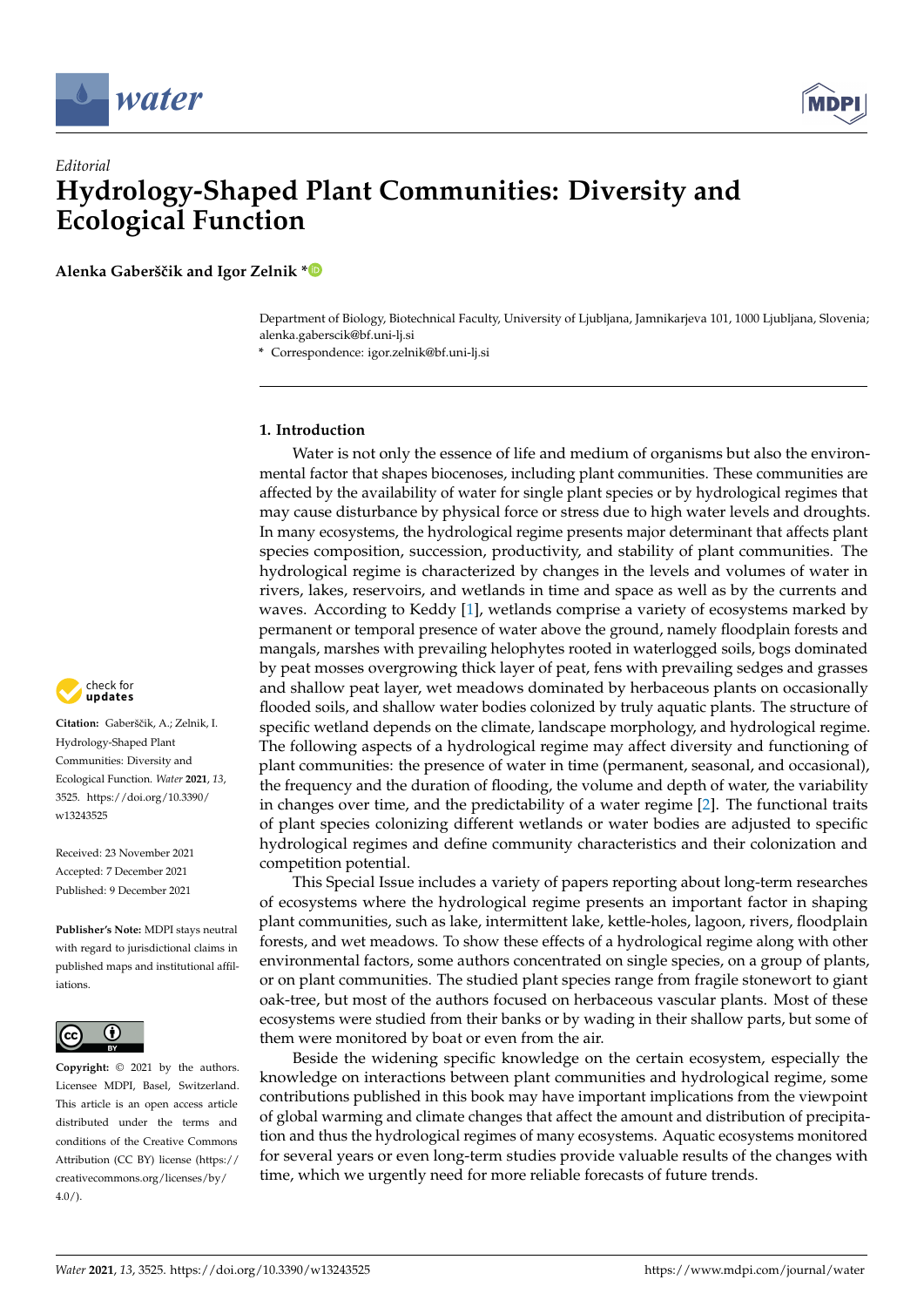#### **2. Main Messages of This Special Issue**

The study of Šumberová et al. [\[3\]](#page-4-2) investigated the diversity of vascular plants, charophytes, and diatoms in relation to a range of environmental factors in a large hypertrophic fishpond in order to point out the main drivers affecting these communities and to improve the understanding and the basis for protection of threatened aquatic ecosystems. The advantage of this study is that the authors summarized the results of several growing seasons. Even though the life histories of the studied groups differ significantly, the outcomes show that they responded in the same way to specific locally important environmental factors, such as water depth and transparency, water level fluctuations, nutrient contents, sediment type, littoral morphology, and disturbance intensity. A complex data analysis revealed that, due to the synergistic effects of a hydrological regime, climatic conditions, and management measures, the overall conditions in the littoral zone of a fishpond were similar such as in temporary wetlands. Due to the wide range of tested variables and extreme climatic conditions during the experimental period, this study presents a basis for the prediction of directions of community changes in hypertrophic water bodies under ongoing climate change.

*Cyperus fuscus* is a plant species that colonizes wet areas, especially disturbed places such as temporary ponds and ditches. The paper by Kúr et al. [\[4\]](#page-4-3) discussed the ecology and genetics of *C. fuscus*, which serves as a model for ephemeral wetland plant research and their conservation. The author presumed that plant community diversity may exert a direct effect on within-population genetic diversity, which may vary in different species regarding their competitive ability. The study showed that *C. fuscus* thrives in a broad range of vegetation types, with an optimal distribution in the communities of the *Isoëto-Nanojuncetea* class. As a thermophilous species, it is expected to spread to previously cooler habitats due to climate change. This possibly holds true also for the great share of co-habitating thermophilous species. Even though *C. fuscus* was considered basiphilous species, it seems to be a generalist regarding soil reaction since it was found at locations with lower calcium availability. Another important result of this paper is that the relevés with *C. fuscus* included relatively high number of alien species, but no negative effect on *C. fuscus* cover was detected. The relationship between vegetation diversity in natural habitats and genetic diversity is slightly negative, while anthropogenically modified habitats exerted a strong negative effect on the genetic diversity of this species. These outcomes have important implications for conservation, since only the preservation of natural habitats ensures the maintenance of the adaptive potential of the species.

The territory of Slovenia is geomorphologically, geologically, climatically, and edaphically very diverse and belongs to different ecoregions. This diversity reflects the high biotic diversity of terrestrial ecosystems [\[5\]](#page-4-4); however, the diversity in aquatic systems is known to the lesser extent. Zelnik et al. [\[6\]](#page-5-0) studied vascular plant communities in 33 watercourses in different regions of Slovenia. Hydrologically, the most outstanding is the Karst region, where watercourses are marked by extreme water level fluctuations and even intermittence, which affect the presence of vascular plants. The overall analysis showed that species presence and abundance were at most affected by the longitudinal characteristics of the rivers. The species that were the most abundant in these watercourses have wide ecological ranges. The authors determined 87 vascular plant taxa in total and distinguished 25 different plant associations belonging to 5 classes and 9 alliances. The study showed that the majority of plant communities were distributed in different watercourses belonging to different hydro-ecoregions. Only seven communities showed narrow distribution ranges, and three of them were recorded in karst poljes, including the new association between *Mentho aquaticae* and *Oenanthetum fistulosae* from the karst river Mali Obrh. This distribution pattern reveals specific environmental conditions in these karst poljes and a lack of regionality elsewhere, even though this regionality is evident in the case of terrestrial ecosystems [\[5\]](#page-4-4).

The Danube River is the second-longest river in Europe that is subjected to various human-made alterations, including those related to hydro-power plants. The extensive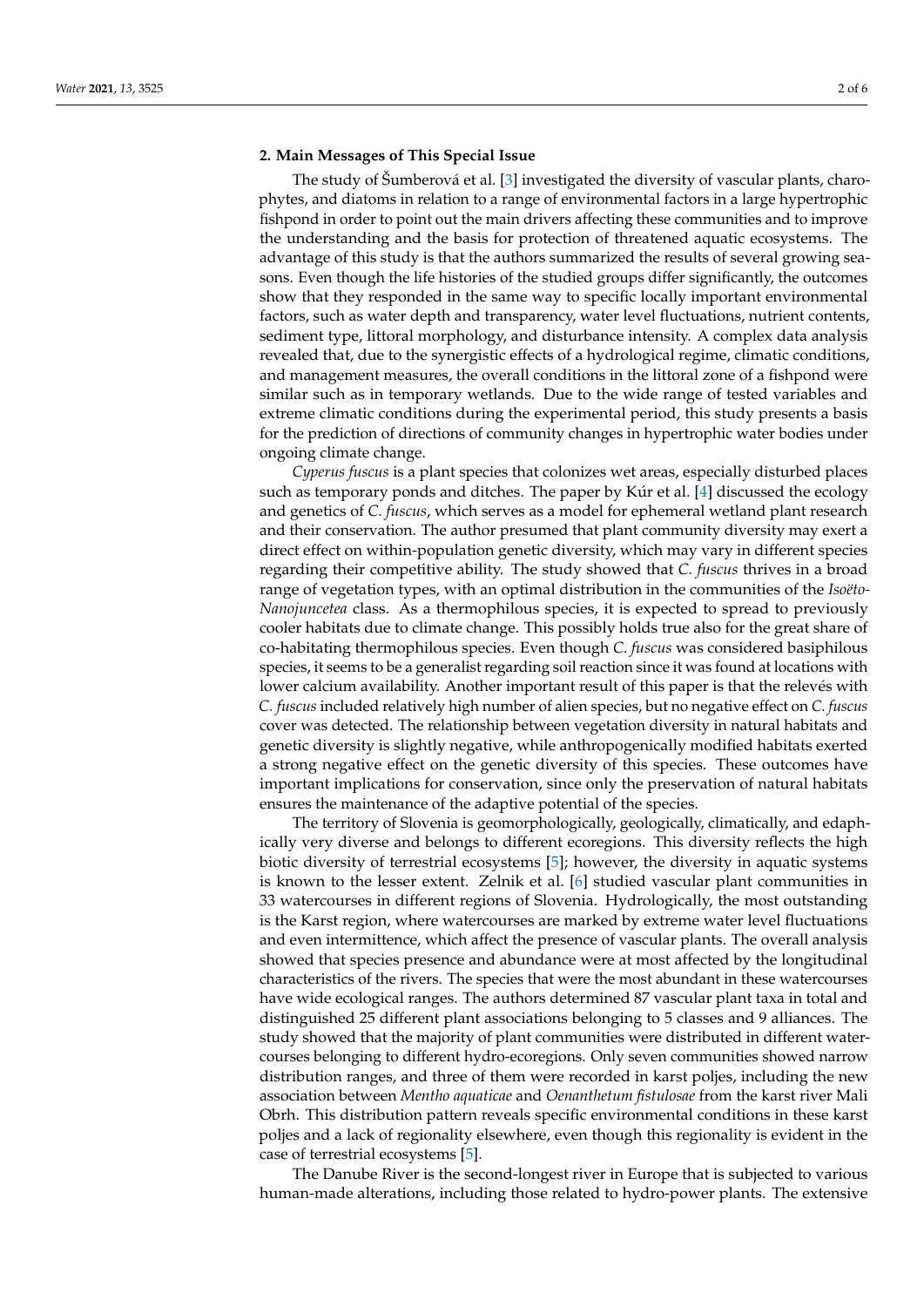study of Janauer et al. [\[7\]](#page-5-1) is a unique compilation of knowledge on macrophyte species, aquatic plant communities, and their habitat preferences in the Danube main channel from 2582 river kilometers (rkm) to 171 rkm. The authors recorded 89 different aquatic macrophyte species along the entire course—among them, neophytes *Elodea nuttallii*, *E. canadensis*, *Vallisneria spiralis*, and *Azolla filiculoides*—and distinguished 15 plant communities, which were classified into five alliances and represented vegetation classes—namely, rooted hydrophytes *Potamogetonetea*, pleustophytes *Lemnetea*, and helophytes *Phragmitetea*. The Danube is far from being a natural river, but some free-running sections have reasonably low human interference. The study revealed that the distribution of macrophyte species and their communities reflect neither the river continuum concept [\[8\]](#page-5-2) nor a specific regionality [\[9\]](#page-5-3). The present study revealed that hydrological regime significantly affected species presence and abundance, since impounded sections of the river were richer in number and abundance of plant species, whereas the free-running sections mainly show the opposite result. Based on the distribution of aquatic macrophytes and communities, four different sections of the river can be distinguished. The main reason for this distribution pattern is human activity generating disturbances (e.g., navigation, hydropower-plants, and pollution). This study not only is a summary of the present knowledge on macrophyte and their communities in the Danube River but also presents a baseline for determining future changes of the aquatic vegetation.

Kettle holes are glacially shaped small lentic waterbodies characterized by a wet– dry-cycle that supports high species diversity. Due to eutrophication, they are a source of greenhouse gasses; thus, effective conservation and management strategies should be established. Pätzig and Düker [\[10\]](#page-5-4) used manually digitized maps derived by unmanned aerial systems to quantify differences among dominant plant communities of kettle holes between 2015 and 2020, when several extreme weather events took place in order to contribute to the understanding of functions and services of these specific ecosystems. A high variability in an open water area in these kettle holes in 2016, 2018, and 2020 caused a shift in the occurrence and dominance of plant communities. Various dominant plant communities were differently affected by dry and wet intervals with a major increase in terrestrial plants. High correlation with decreased water permanence was observed for nitrophilous perennials and woody plants. Communities with dominant taxa *Carex* spp., *Phragmites australis*, and *Phalaris arundinacea* revealed no significant changes over the entire period, since they colonize kettle holes with different characteristics. The authors claimed that they expected a lower precipitation rate due to climate changes preventing the reset of early succession stages; thus, the succession of woody species will be accelerated under drier conditions, especially in the absence of management. This results in increased homogenization of the landscape, and loss of certain ecosystem functions and services.

Floodplain forests are complex ecosystems that colonize natural levees, low ridges, bottoms, sloughs, and back-swamps of rivers. In the past, they were cleared due to agriculture, dam impoundments, farming, and urbanization and reduced to narrow bands along the rivers. Hardwood floodplain forests serve as natural carbon sinks; therefore, the reforestation of floodplains may increase their carbon storage potential. Shupe et al. [\[11\]](#page-5-5) studied carbon stocks in floodplain forests of different ages, structures, and hydrological conditions. Trees in these forests are adapted to cope with large water level fluctuations that may result in hypoxic or anoxic conditions during flooding and water shortage during the dry period. Authors report that the carbon stock accumulated in young trees is significantly lower than in trees of old dense or sparse forests. Old forests thriving on low active floodplains, the high active floodplain, the seepage water zone, and tributaries have the same level of carbon storage; therefore, such locations seem suitable for reforestation process. The comparison of different species revealed that *Quercus robur* accumulated much more carbon than any other species in all hydrological conditions, while other species accumulated much less carbon, and their potential varied among different habitats.

Wet meadows are wetlands with specific hydrological conditions. They develop on poorly drained areas such as shallow lake basins and on land in the transition be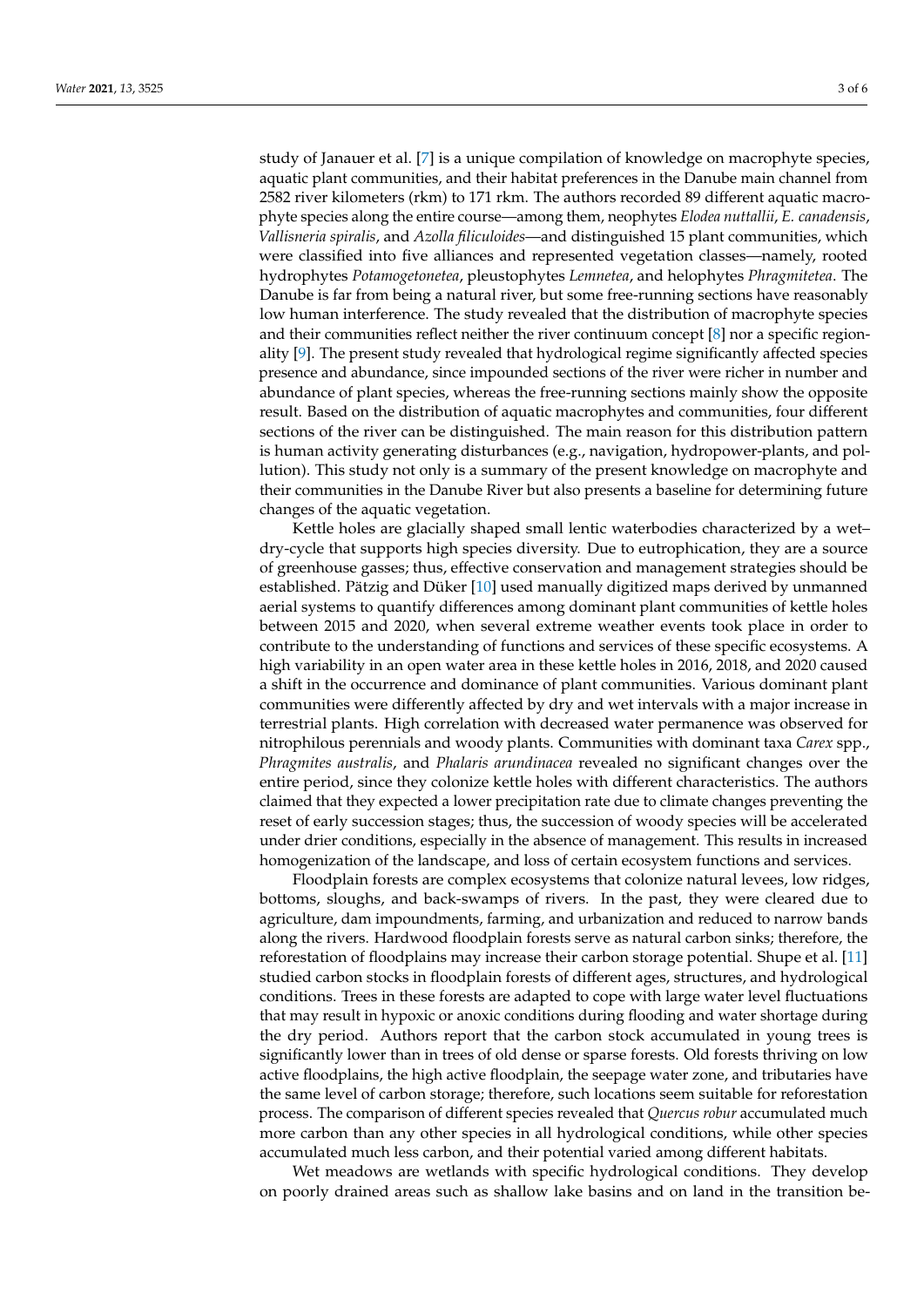tween marshes and upland areas. Wet meadows are usually without standing water, with exception to the periods of seasonal high waters when they are inundated or waterlogged. These specific conditions and fertile soil create favorable habitats for a variety of plant communities. Inappropriate hydrological interventions or management practices may endanger these communities. The contribution of Carni et al.  $[12]$  $[12]$  discussed wet meadow plant communities of the alliance *Trifolion pallidi* that colonize riverside terraces or gentle slopes along watercourses in the southeastern part of the Pannonian Plain. The hydrological gradient along with nutrient availability is a key factor that determines the growth of different species, as shown by Ellenberg indicator values. The Extent database enabled the distinction of four plant associations: *Trifolio pallidi–Alopecuretum pratensis*, *Ventenato dubii–Trifolietum pallidi, Ranunculo strigulosi–Alopecuretum pratensis*, and *Ornithogalo pyramidale–Trifolietum pallidi*. The main threats to these communities are natural succession and reforestation, intensive agriculture, and changes of hydrological regime; therefore, mowing, extensive agriculture, and maintenance of favorable hydrological regime are crucial for maintaining these highly diverse plant communities.

Charophytes that are present in all continents with the exception of Antarctica are a group of algae that colonize fresh and brackish water bodies, where they can form large stands. The establishment of these stands is affected by nutrient availability, water transparency, wave disturbances, water level fluctuations, substrate type, and water depth [\[13\]](#page-5-7). Charophytes are bioindicators of ecological status in lakes and rivers, while their oospores in the sediment can be used for the reconstruction of trophic status or salinity of such ecosystems in the past. Stragauskaite et al. [[14\]](#page-5-8) studied the distribution and seasonal patterns of a charophyte oospore bank and its relationship with abiotic factors and charophyte stands distribution in the largest lagoon in the Baltic Sea. The study revealed that the distance of oospores from the charophyte stands, salinity, and bottom slope were environmental factors defining the distribution of charophyte fructifications. In addition, wave exposure was also an important factor affecting oospore occurrence. The future increase in storm frequency and consequently increased wave action and turbidity may thus cause changes in spatial patterns of charophyte communities.

The contribution of Gaberščik et al. [\[15\]](#page-5-9) analyzes the long-term response of cosmopolitan species *Phragmites australis* to extreme water level fluctuations. The study was performed in intermittent wetland Lake Cerknica, which is located at the bottom of the Cerkniško polje depression. This intermittence is a consequence of the karst features of the area, such as a high precipitation range and carbonate bedrock, which is mainly limestone. As an outstanding system with extreme water level fluctuations, resulting in long aquatic and relatively short dry phases, the lake is also listed as a Ramsar site. The lake area is colonized by extensive reed stands that thrive in different habitat types. *P. australis* is a highly productive species; however, unfavorable environmental conditions may easily reduce this potential. The authors compared common reed production parameters in plants from riparian and lake (littoral) stands within 13 years. The growth and assimilate allocation parameters in the lake reed were related to water levels for June and July, while temperatures were important at the beginning of the growing season in May. In the case of riparian reed, the water levels and temperatures out of the vegetation season appeared to be more important. The authors concluded that habitats with permanent water presence are more suitable for reeds than those with fluctuating water, which occasionally dry out. However, such an extreme hydrological regime that is becoming a reality not only in wetlands but also in other water bodies colonized by common reed can result in positive and negative feedback loops that may affect reed production. This study is an important contribution to the understanding of the changes in the structure and function of reed-dominated wetlands in the future.

Worldwide, lakes show a significant decrease in aquatic vegetation (cca. 65%) [\[16\]](#page-5-10) presumably due to water level changes, nutrient input, and global climate change. Water level fluctuations in lakes may be due to natural causes or due to human interventions. To build a basis of sustainable lake restoration and management, Tan et al. [\[17\]](#page-5-11) examined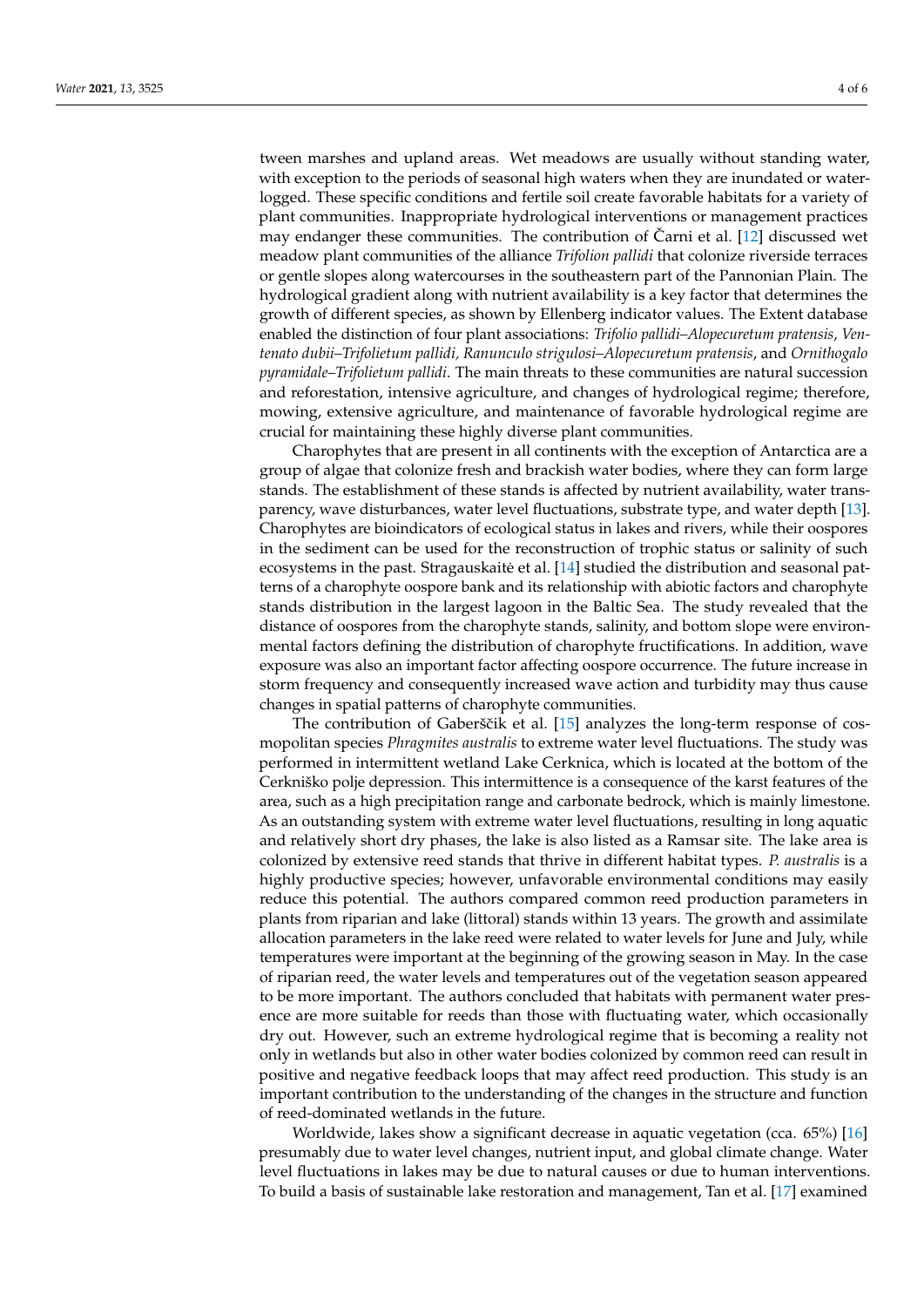the relationship between aquatic vegetation coverage and water levels in an artificially regulated shallow lake Longgan Lake located in the middle section of the Yangtze River. Based on long-term data that were obtained using medium-resolution Landsat satellite imagery, they aimed to understand the long-term dynamic of aquatic vegetation. Aquatic vegetation distribution showed a significant negative relationship with a water level. As water depth is the most important factor for aquatic plant growth and development, the expansion and retreat of aquatic vegetation was also related to the lake-bottom topography. The aquatic vegetation was negatively affected by high spring and summer water level. In the seasons with extremely high precipitation rates, the area colonized by aquatic vegetation was low. The authors concluded that the optimal water depths for successful aquatic vegetation growth are 1 m in spring and 3 m in summer, respectively.

## **3. Conclusions**

A hydrological regime is one of the main factors shaping vegetation patterns across a wide range of scales. A hydrological gradient and a fluctuating water level present major driving forces, which determine the distribution of different plant communities as well as plant species composition within them. This was evidenced in various aquatic ecosystems, such as wet-meadows [\[12\]](#page-5-6), marshes [\[4\]](#page-4-3), intermittent lake [\[15\]](#page-5-9), flood-forests [\[11\]](#page-5-5), ponds [\[10\]](#page-5-4), lakes [\[3,](#page-4-2)[17\]](#page-5-11), or rivers [\[6\]](#page-5-0). Waterlogged or flooded soil can become an inhospitable environment, which excludes the majority of species, while in the remaining species, it triggers the expression of various traits and mechanisms that enable survival despite oxygen shortage in the root zone. In addition, moving water masses as waves or current present a physical factor preventing successful colonization of certain communities [\[7](#page-5-1)[,14\]](#page-5-8). Thus, when various factors shaping the plant communities are assessed [\[6\]](#page-5-0) according to their importance, a hydrological regime often overrides all other environmental factors, also altering the pattern of regionality, which is generally accepted in biogeography [\[7\]](#page-5-1).

This Special Issue contributed significantly to the understanding of the responses of plant species and communities that are favorized by specific hydrological regimes. Nowadays, these plant species and communities seem to be very vulnerable and threatened, since favorable hydrological conditions are changing due to anthropogenic alterations as well as by climate change that additionally endanger their long-term survival.

**Author Contributions:** Writing—original draft preparation, A.G. and I.Z.; writing—review and editing, I.Z. and A.G. All authors have read and agreed to the published version of the manuscript.

**Funding:** This research received no direct external funding.

**Institutional Review Board Statement:** Not applicable.

**Informed Consent Statement:** Not applicable.

**Acknowledgments:** Thanks to the authors who contributed their articles to this Special Issue as well as to the editors of the journal *Water*. A special thank goes to the anonymous reviewers, who provided their comments and suggestions and helped to improve the quality of the articles.

**Conflicts of Interest:** The authors declare no conflict of interest.

## **References**

- <span id="page-4-0"></span>1. Keddy, P.A. *Wetland Ecology: Principles and Conservation*, 2nd ed.; Cambridge University Press: Cambridge, UK, 2010.
- <span id="page-4-1"></span>2. Boulton, A.J.; Brock, M.A. *Australian Freshwater Ecology: Processes and Management*; Gleneagles Publishing: Adelaide, Australia, 1999; p. 118.
- <span id="page-4-2"></span>3. Šumberová, K.; Vild, O.; Ducháček, M.; Fabšičová, M.; Potužák, J.; Fránková, M. Drivers of macrophyte and diatom diversity in a shallow hypertrophic lake. *Water* **2021**, *13*, 1569. [\[CrossRef\]](http://doi.org/10.3390/w13111569)
- <span id="page-4-3"></span>4. Kúr, P.; Píšová, S.; Tremetsberger, K.; Dřevojan, P.; Kącki, Z.; Böckelmann, J.; Bernhardt, K.-G.; Hroudová, Z.; Mesterházy, A.; Šumberová, K. Ecology and genetics of cyperus fuscus in central Europe—A model for ephemeral wetland plant research and conservation. *Water* **2021**, *13*, 1277. [\[CrossRef\]](http://doi.org/10.3390/w13091277)
- <span id="page-4-4"></span>5. Šilc, U.; Vreš, B.; Čelik, T.; Gregorič, M. Biodiversity of Slovenia. In *The Geography of Slovenia*; Perko, D., Ciglič, R., Zorn, M., Eds.; Springer Nature Switzerland AG: Cham, Switzerland, 2020; pp. 109–124.